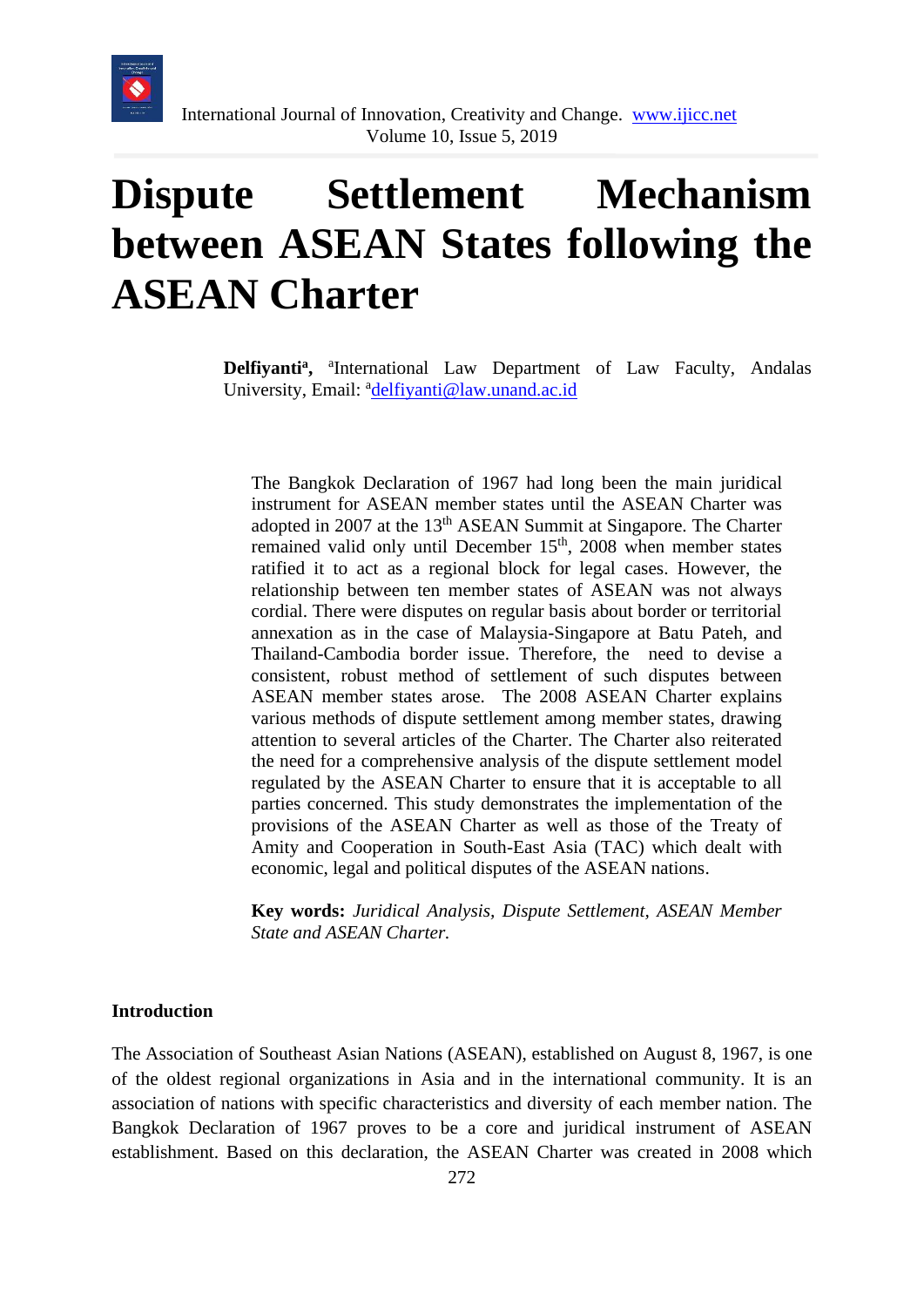

involved a long period and process. It was first initiated in January 2007 at the 12th ASEAN Summit at Cebu, which agreed to the formation of an ASEAN Community and signed a declaration of the Establishment of an ASEAN Community before 2015. In the 13th ASEAN Summit at Singapore, which took place on the 19-22 November 2007, two important documents were signed in order to ensure ASEAN cooperation— the ASEAN Charter, and the ASEAN Community Blueprint. The ASEAN Charter was effective from December 15, 2008 after the ratification of ten ASEAN member states, thus confirming the Charter that made ASEAN become a legitimate institution four decades after its establishment. In correlation with the formation of ASEAN Charter 2008, as a substitute for the Bangkok Declaration 1967 which has long been an instrument of establishment, ASEAN Charter 2008 became a new milestone for ASEAN to plan its future cooperation. The existence of the ASEAN Charter also made ASEAN sturdier by its "legal personality" which is often questioned by several parties.

The ASEAN Charter promised a reliable dispute settlement mechanism for trade related disputes in both domestic and multilateral businesses. Although it did not imitate the WTO dispute settlement mechanism, the ASEAN Charter did evolve into a relatively simple, diplomacy-based structure containing a detailed, legalistic, adjudication based mechanism which originated in the WTO. In correlation with the cooperation between the member states, the ASEAN Charter would prove a powerful legal instrument.

It is known that there is a fluctuating relationship between its ten member states, therefore the ASEAN Charter could be helpful in resolving the disputes or conflicts, if they arise. In particular that of the borders between Malaysia-Singapore on Batu Pateh, or between Thailand-Cambodia, etc. The disputes between member states are caused by conflicts of interest between each country. It is also undeniable that the territorial problem among them leads to physical clashes as demonstrated by the Cambodian-Thailand armies in 2010. Similarly, there are disputes over territorial claims of two nations such as Indonesia-Malaysia, disputing on Sipadan and Ligitan Island. This dispute which was tried at the International Court of Justice in 2002. There are many other similar disputes involving the ASEAN member states.

Indonesia also participated in signing the ASEAN Charter, 2008 and ratified it through Act No.38 of 2008. It was therefore "bound by agreement" and took initiatives in creating the ASEAN Community Blueprint for dispute settlement. Such a dispute settlement mechanism would have implications for Indonesia as well. This is because Indonesia was involved in disputes with other member states of ASEAN, and therefore must also accept any disputes settlement method that would be set out by this Charter. Indonesia had previously been involved in border and territorial conflicts on land and sea with other ASEAN member states such as Malaysia, Singapore and Philippines. Some were resolved through peace channels and negotiations, but many are still unresolved. Thus, it is a challenge for Indonesia to resolve these disputes peacefully and through the existing arrangements made by the ASEAN Charter.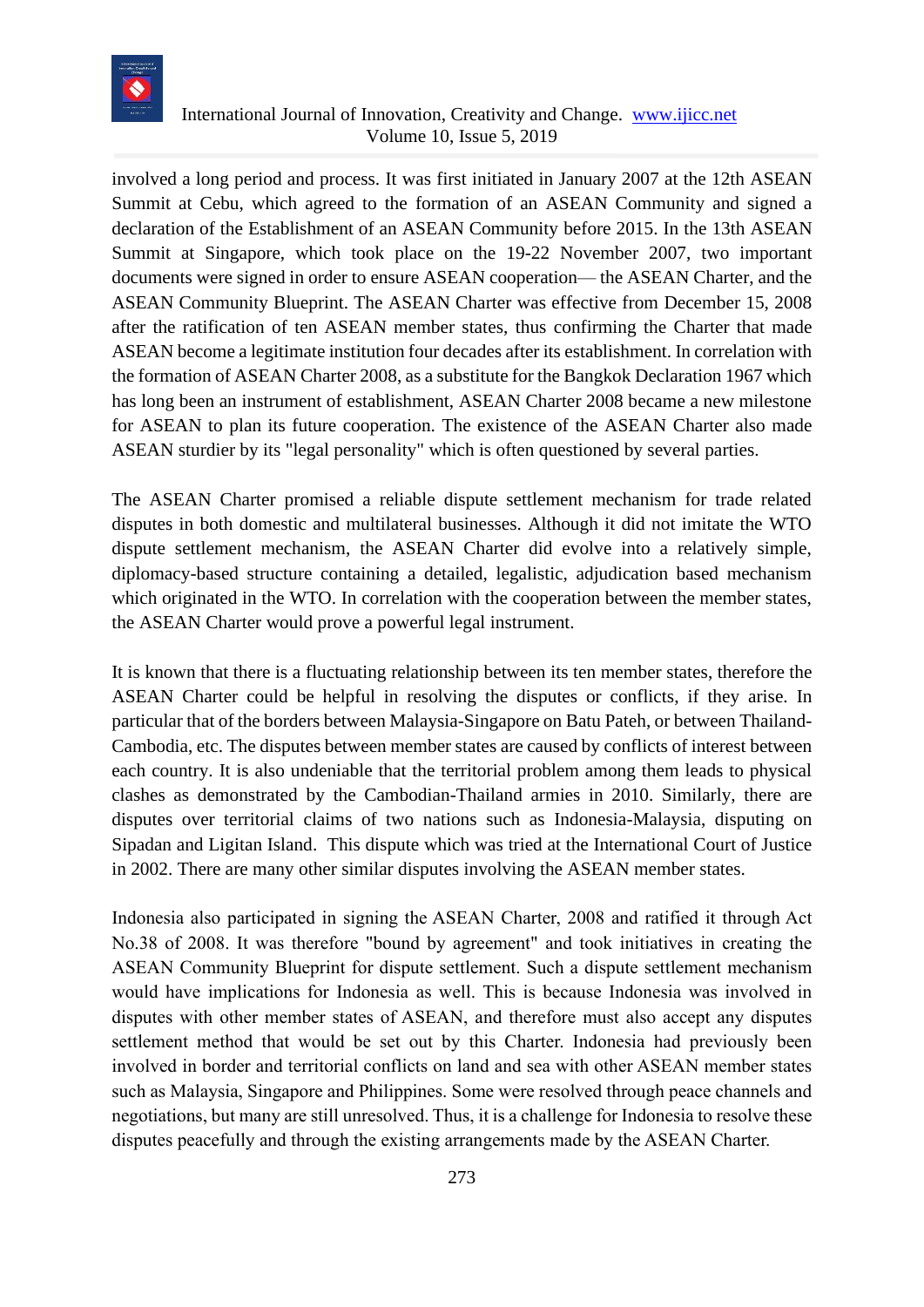

However, ASEAN faced several challenges to achieve its goals, including the lack of a monitoring mechanism required to ensure effective implementation of ASEAN agreements as well as mobilized resources. The Bangkok Declaration of 1967 did not comprise and regulated to set up a dispute settlement mechanism for member states. To survive, it had to lower tariffs and curb behind-the-border economic hurdles, while non-tariff barriers remained a major impediment. Moreover, the global liberalization in trade and services had slowed down the industry despite their importance in the Indonesian region. In this case, the resolution among them was to be settled by "ASEAN spirit" only. ASEAN therefore needed a dispute settlement mechanism which came in the form of the ASEAN Charter and the Enhanced Dispute Settlement Mechanism of 2004 (the Vientiane Protocol).

The 2008 ASEAN Charter explained various ways of disputes settlement among member states, drawing attention to several articles of the Charter. The Charter also reiterated the need for a comprehensive analysis of the dispute settlement model regulated by the ASEAN Charter and acceptable to all parties concerned. This article examines the significance and the scope of the dispute settlement mechanism in ASEAN especially the Vientiane Protocol. It studies whether the ASEAN Charter as well as the Vientiane Protocol filled up the void of having a tool of settlement of disputes between ASEAN member states.

#### **Economic Disputes Settlement in ASEAN**

Ever since its establishment more than four decades ago, ASEAN has seen its 10-member states of more than half a billion population, rising their economic growth rate up to 5.8%. This equates toa total GDP of more than US \$1000 billion in 2006 while maintaining this growth in all sectors consistently (Ade, 2003). Meanwhile, the total population of ASEAN nations has also increased which requires an increasing growth and improvement in transactional activity and cooperation between ASEAN member nations. In addition, ASEAN has also become an extraordinary potential market for the outside trade.

The existence of negotiable agreements in ASEAN is part of a specific international dispute settlement mechanism in the economic sector. The legal construction of AFTA, according to the Vienna Convention on the Law of Treaties 1969 in Article 2, states "Treaty means an international agreement concluded between states in written form and governed by international law, whether embodied in a single instrument or in two or more related instruments and whatever its particular designation." Thus, it suggests that international treaties should be interpreted as an agreement established between countries and governed by international law, equipped by an instrument or any specific purpose. In this category, AFTA was categorized as an international agreement with legal binding.

In addition, the ASEAN Integration Priority Sector has implemented various commitments. The economic ministers of ASEAN states have held regular dialogues with representatives of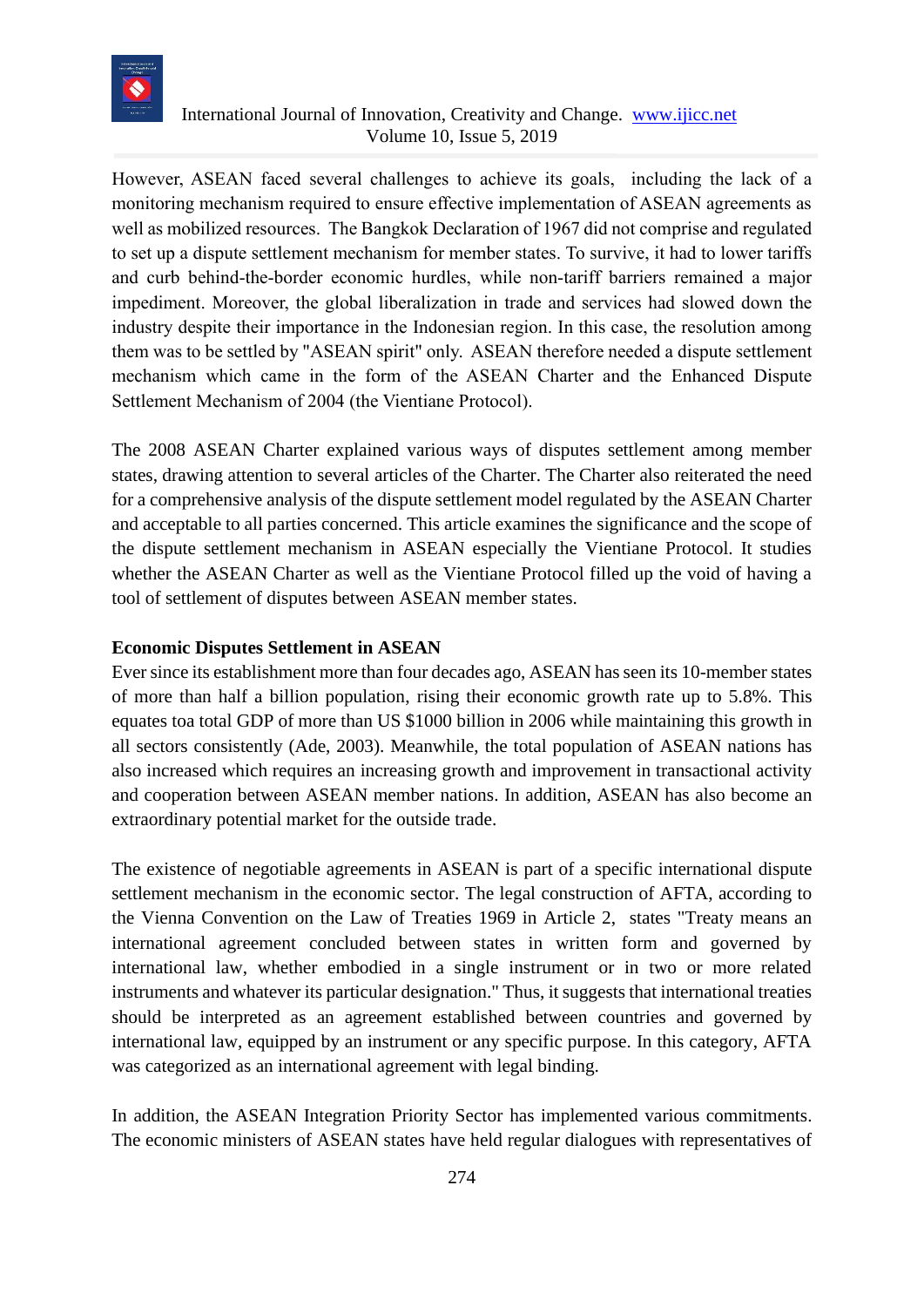

the private sector, including the textiles, automotive, and logistics sectors. The decisions were made to include twelve priorities of integration sectors which were identified as catalysts for economic integration in the region. This includes: Agro-based industries, air transportation, automotive, electronics, e-ASEAN/ICT, fisheries, health services, logistics, rubber and the offshoot, textiles and clothing, tourism, wood and its derivative products.

# **Legal Disputes Settlement in ASEAN**

There are two types of international disputes in the study of public international law —one, legal or judicial disputes and two, political or no justiciable disputes. There are no absolute and generally accepted criteria in correlation with the two terms. The benchmark to call a dispute as a legal dispute is if it could be submitted and resolved by international court (Huala, 2004).

In addition, according to Malcolm N. Shaw (Malcolm, 1991), an international law expert, the international law, in principle, distinguishes international disputes politically (involving diplomatic procedures) and legally (involving adjudication). He further argues: "The former involves an attempt to resolve differences either by the contending parties themselves or with the aid of other entities by the use of discussion and fact-finding methods. Adjudication procedures involve the determination by a disinterested third party of the legal and factual issues involved, either by arbitration or by the decision of judicial organs".

A similar opinion was held by Boer Mauna (Boer, 2003) who stated that a dispute could be political or legal. The political dispute occurs when the state bases the claim on non-juridical considerations, for example, based on politics or other national interests. Legal dispute, however, occurs when there is a dispute or claim on the provisions in agreement or seeking their recognition by the international law (Boer, 2003).

On the other hand, there is also an argument that the distinction between legal and political disputes are not an issue if it is within the scope of an international dispute. However, there is no scientific justification and objective to demonstrate the distinction between political and legal disputes. Every single dispute between sovereign states has both political and legal aspects. Meanwhile, the International Court of Justice opined that an international dispute is a situation when two states have contradictory concern on whether the responsibilities in the agreement are carried out. The Court further states that "… whether there exists an international dispute is a matter for objective determination. The mere denial of the existence of a dispute does not prove its non-existence … There has thus arisen a situation in which the two sides hold clearly opposite views concerning the question of the performance or non-performance of treaty obligations. Confronted with such a situation, the court must conclude that international dispute has arisen." (Martin and Robert, 1991).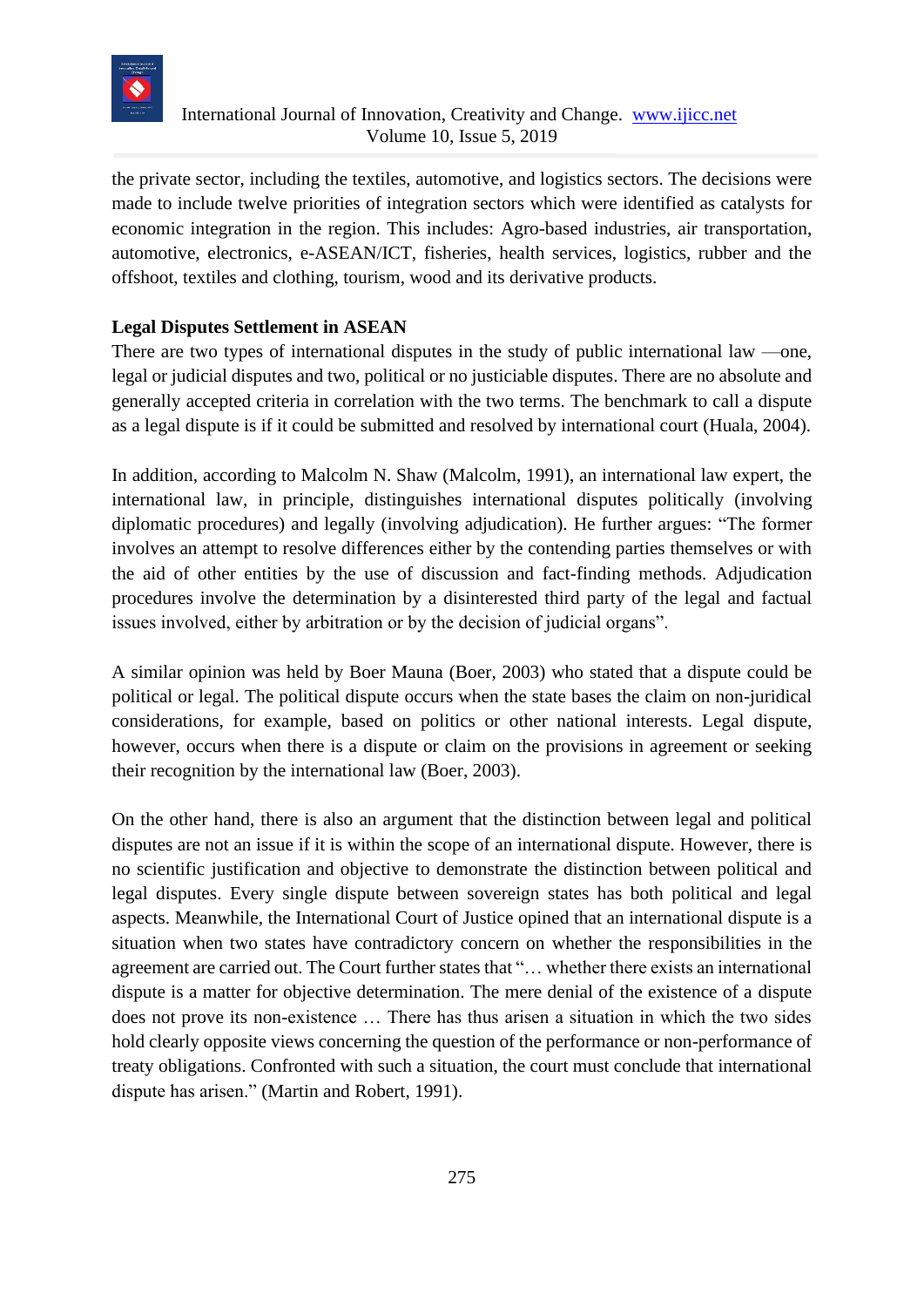

In addition, it could be stated that a dispute does not fall under an international law concerned when its settlement has no effect to the relations of the two parties. In the case of Northern Cameroons, for instance, the International Court of Justice first asked the parties to settle the dispute on the interpretation of UN trusteeship that was no longer usable. The applicant, in this dispute, did not claim anything to the other party. Thus, the Court refused to try the case by stating that in hearing a dispute, the decision issued must have a practical effect on the legal relations of the concerned parties. Therefore, in this case, it is required to establish a relationship between the dispute and the parties so that it can be categorized as an international one.

#### **International Treaties and ASEAN Charter**

International treaties play an important role in regulating life and relationships between countries. Through the use of a treaty, every single state outlines their cooperation basis, organizes activities, resolve problems for community for their survival. In the interdependence era, there is no country which is not governed by treaties for its international existence. International Treaties, as the main source of international law, is a legal instrument that accommodates the will and approval of the state or other international legal subjects to achieve the collective purpose based on international law. This is the base of regulation of states activities or other international legal subjects. The establishment of this agreement is a legal act that binds the parties on it.

According to Rebecca M. Wallace, the agreement represents the most substantial and reliable method on identification what has agreed by the states. This is because international agreement (in written) provides a guarantee of legal security to the concerned parties as well as the third one. For example: the contents, intentions, and objectives of parties implied can be known by reading and understanding the content (Wallace, 1996). Similarly, regarding the establishment method, binding and termination of validation, it has been regulated in a standard manner which is recognized and respected by all states in the world (Wayan Parthiana, 1990).

Furthermore, there is also a consideration by Article 2 paragraph 1 point of the 1969 Vienna Convention on International Treaties that: "Treaty means an international agreement concluded between States in written form and governed by international law, whether embodied in a single instrument or in two more related instruments and whatever its particular design". Therefore, based on the Convention, it is said that an International Agreement is an international treaty involved by the states in written and regulated by international law, whether in single, two instrument or more interrelated instruments regardless the name.

The ASEAN Charter has also been accepted as an International Treaty. Like an International Law, it increasingly regulates issues of the inter-state relationship or nations bound with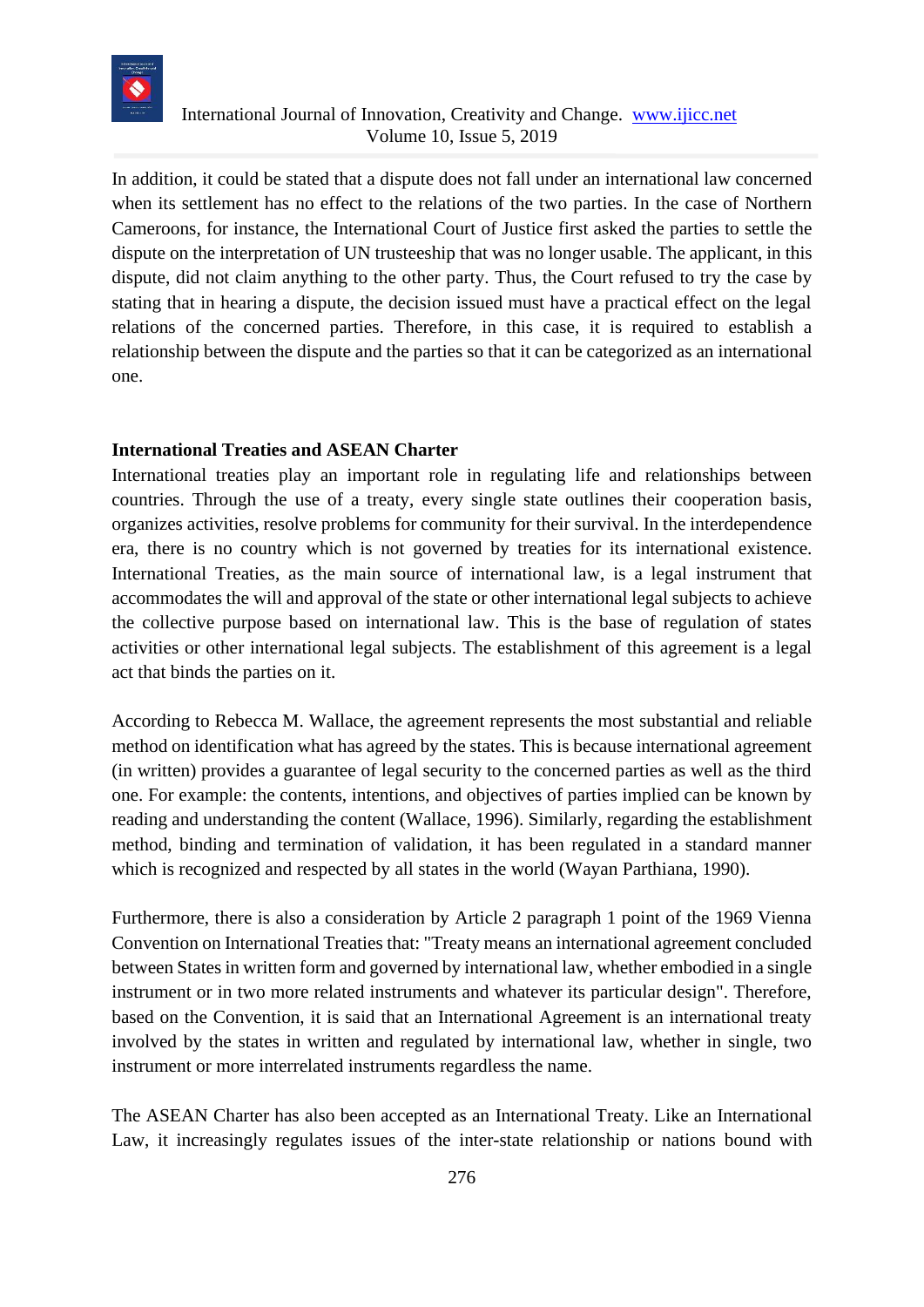

treaties. Since the beginning, even in its embryonic form, the Charter has been used to regulate inter-state relations and mutual problems of member nations (EdySuryono, 1984). Article 22 of the ASEAN Charter stated that 'ASEAN shall maintain and establish dispute settlement mechanisms in all fields of ASEAN cooperation'. Furthermore, Article 24 also stated that where specific ASEAN instruments contain dispute settlement mechanisms so that disputes within the purview of the instrument should be settled in the manner stipulated. However, for trade disputes, article 24 (3) ASEAN Charter stated:" …where not otherwise specifically provided, dispute which concern the interpretation or application of ASEAN economic agreements shall be settled in accordance with the Vientiane Protocol."

This clause was is the most important provision in the Charter, as it hinted at the economic integration of the region. It proved that in order to have a consistent economic integration, ASEAN should have binding dispute settlement mechanism to ensure a smooth trade transaction. The Vientiane Protocol was also a means to ensure that legally binding decisions should be made and enforced in the ASEAN region.

# **Juridical Analysis of Settlement of Border Disputes between ASEAN Member States according to the ASEAN Charter**

The arrangements of ASEAN dispute settlement are provided in the Treaty of Amity and Cooperation in South-East Asia (TAC) signed in Bali, on February 24, 1976. There were three important agreements at the Bali Summit:

- 1. Treaty of Amity and Cooperation in South East (TAC)
- 2. Bali Concord I
- 3. Agreement Establishing the ASEAN Secretariat

Out of these three instruments of the Bali Summit, only the TAC was legally binding for all ASEAN member states, as this agreement included a mechanism for ratification of all member states so that the provisions in the agreement could be applied. The main elements of TAC were the principles that must be adhered by all ASEAN countries in dealing with each other, for example, mutual respect, non-interference, renunciation of use of force and peaceful settlement of dispute, etc. Moreover, the TAC stipulated in detail the efforts to strengthen relationship between countries, and insisted upon taking steps to improve cooperation among ASEAN states.

For the realization of ASEAN Community, it was mandatory for all ASEAN states to implement the TAC provisions, though so far, the High Council had not formally been established. This however does not mean to indicate the failure of ASEAN countries in implementation of TAC. Even though almost all Southeast Asian countries have border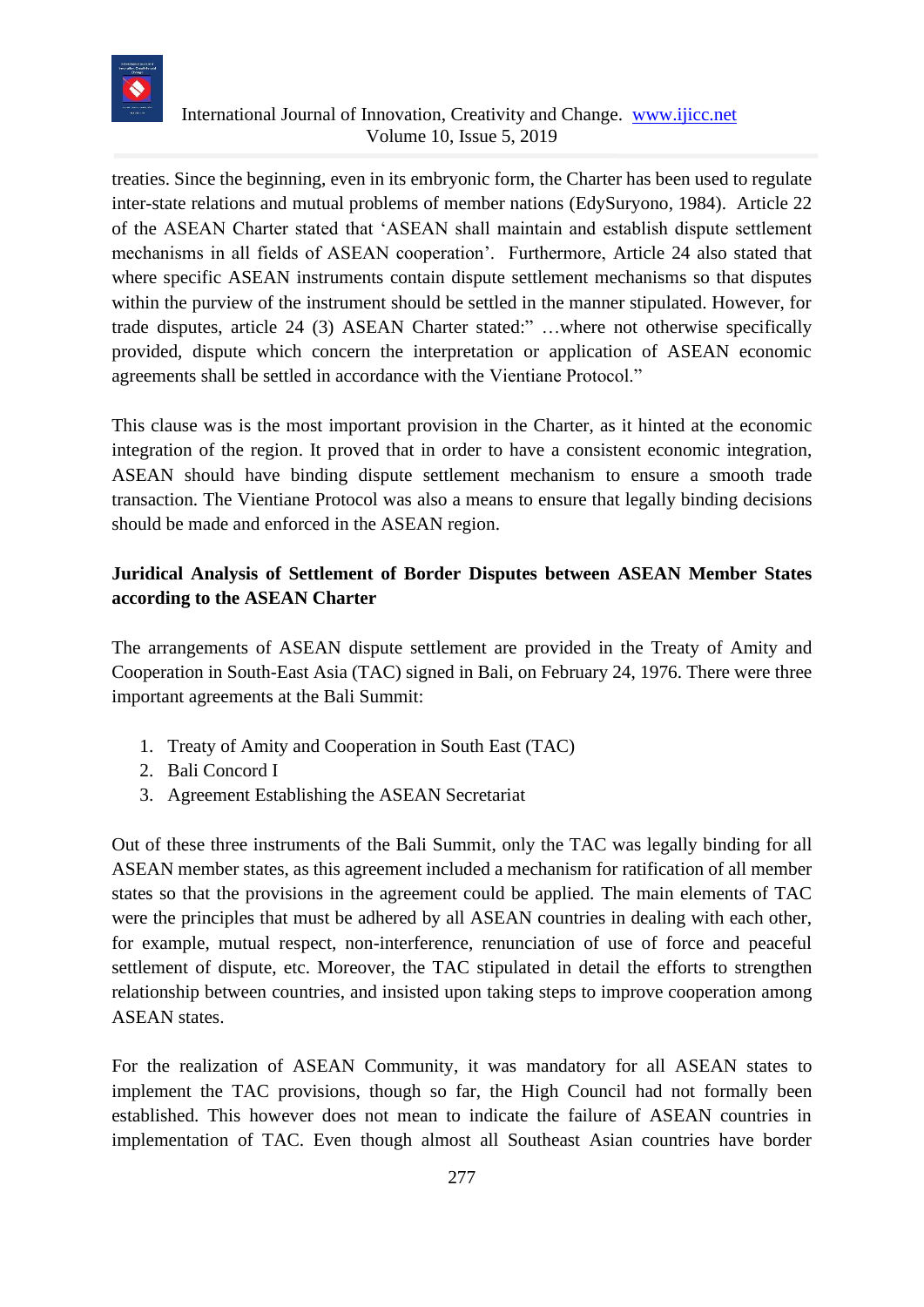

disputes with another one, wars in Southeast Asia for the last few decades have been avoided. It is undeniable that what makes the Southeast Asia as one of the most stable regions in the world is its respect for TAC principles—particularly, renunciation of use of force and peaceful settlement of dispute.

In addition, towards the realization of the ASEAN Community 2015, there were advanced expectations for the TAC to be able to function as a code of conduct for ASEAN countries. A lot of parties expected that ASEAN countries could resolve their disputes, especially territorial problem, by using the methods vested in TAC. However, the expectations were based on a few mistaken assumptions and understandings. This was proven a fact when, despite having applied the TAC regulations, all efforts by Indonesia and Malaysia for dispute settlement of the Sipadan-Ligitan through the International Court of Justice were subjected to criticism of many parties.

Consequently, henceforth the TAC mechanism was never applied in any dispute's settlement by member states nor the TAC provisions were used to determine any functions of ant dispute mechanism. The provisions of TAC on dispute settlement were just the fragments of entire contents. Even the regulation on the High Council consisted of only two articles (No. 14 and 15) out of 20 articles in the TAC. As a code of conduct of association between ASEAN countries, the scope of TAC arrangements was though extensive (Abdul, 2019). Hence, the first common mistake was to assume that the TAC was a legal instrument which regulated the mechanism of dispute settlement in ASEAN through a High Council.

The second mistake was the assumption that disputes settlement through the High Council mechanism gave the effect of something absolute and an obligation of the TAC. In fact, the High Council mechanism was optional. Article 16 of the TAC expressly stated that the High Council mechanism could be carried out if all disputed parties agreed. The optional characteristic was reaffirmed by Article 17 of the TAC which stated that the provisions in the TAC cannot preclude the use of dispute settlement mechanisms as stipulated in the UN Charter (the provision was reaffirmed in Article 28 of the ASEAN Charter). Therefore, in principle, the TAC still provided the possible extensive freedom to ASEAN countries to choose the desired method of dispute settlement, including other mechanisms besides the High Council mechanism (Abdul, 2019).

Furthermore, when the ASEAN Charter 2007 replace the Bangkok Declaration 1967, ASEAN already had a new and powerful legal instrument than before. One of the chapters of the ASEAN Charter was the settlement of disputes regulated in Chapter VIII (Articles 22-28). Before looking at the provisions on dispute settlement, first we must consider the preamble of the ASEAN Charter. In the opening, it stated that there must be respect for friendship and cooperation as well as the principles of TAC with several additional principles—united in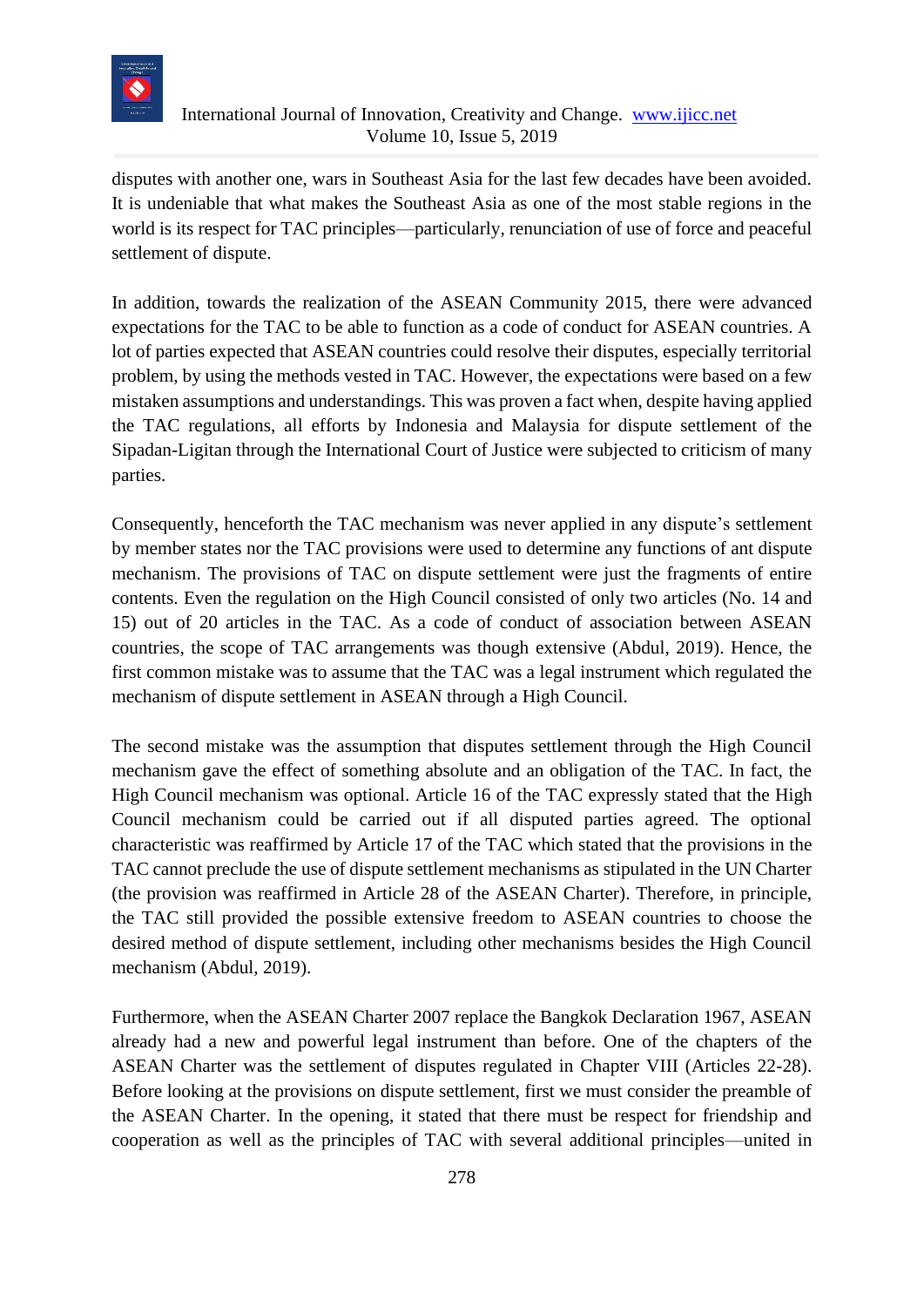

differences and consensus. Hence TAC was deemed to be a reference to establish the ASEAN Charter. Likewise, Article 2 of the ASEAN Charter stated the fundamental principles, in paragraph 2, could be claimed as a clause for peaceful settlement of dispute and as the main principles of the ASEAN Charter.

While turning to Chapter VIII of the ASEAN Charter, it was found that the title of chapter did not include the term of *pacifiq* (peace), but only a Settlement of Dispute. The title seemed inconsistent with the principle mentioned in Article 2, paragraph 2, point d. whereas paragraph 1, of the same article, stated that in order to achieve the target, it must be based on declarations, treaty, agreement, convention, concord and other instruments in ASEAN. The settlement of dispute referred to in the charter was undeniably TAC 1976. The provisions of the TAC were thus well defined in Chapter IV, which used the title Pacific Settlement of Disputes. Although there are irregularities in labelling of chapter titles, it must be considered to know how the dispute settlement was arranged in the ASEAN Charter.

Article 22 of ASEAN Charter describes the principles adopted in dispute settlement which included the principles of dialogue, consultation and negotiation (paragraph 1). In paragraph 2, the Charter stated that ASEAN must establish a dispute settlement mechanism for all cooperation sectors. It can be interpreted that the Charter recommends dispute settlement mechanisms in every single section such as politics, security, economy and socio-culture. The Charter also stated that the dispute settlement mechanism should adhere to good services, conciliation and mediation. The Chairperson or Secretary General of ASEAN may be requested to provide the mechanism (Article 23). The provision was less than stipulated in the TAC; and inquiry was not included in the charter mechanism.

The Article 24 of the ASEAN Charter deals with the settlement of dispute in specific instruments. The Paragraph 1 states that when an instrument is to be set up, a mechanism must be applicable. If the dispute is not related to a specific instrument, the mechanism would be TAC 1976 with the rules and procedures of its 2001 version. In the last paragraph, when it comes to the economic cooperation, it adheres to the dispute settlement by using the ASEAN Protocol on Enhanced Dispute Settlement Mechanism 2003, in lieu of the Dispute settlement mechanism, 1996.

## **Conclusion**

This study highlighted the arrangements of ASEAN dispute settlement as it existed before formation of the ASEAN Charter 2007. The study also discussed the Treaty of Amity and Cooperation in South-East Asia (TAC) signed in Bali, February 24, 1976. The main instruments of the TAC were the principles that must be obeyed by all ASEAN countries in dealing with one another (for example, the principle of mutual respect, non-interference, renunciation use of force and peaceful settlement of dispute, etc.). The TAC aimed at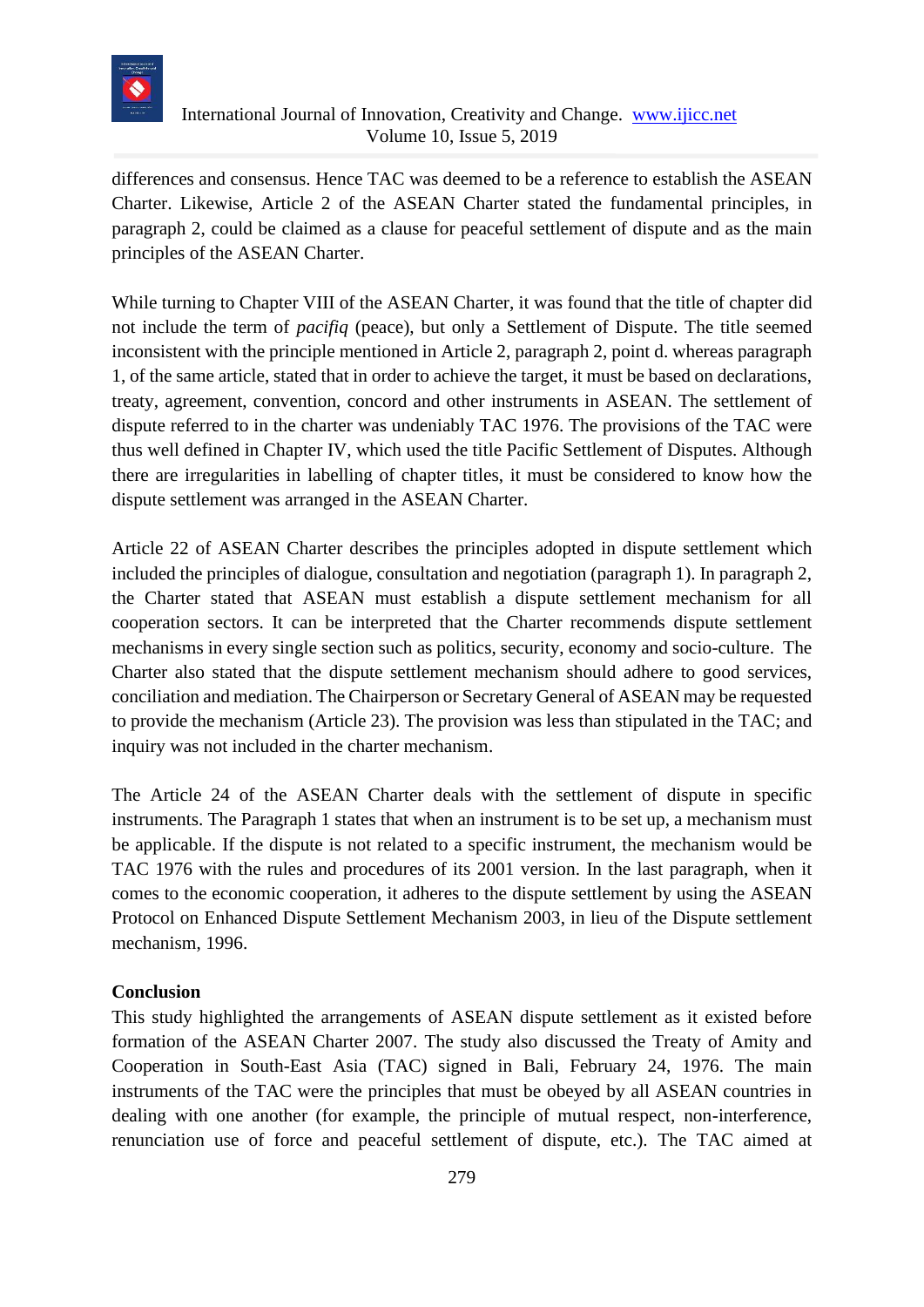

strengthening friendly relationship between the member states, as well as take steps required to enhance ASEAN cooperation. While the ASEAN Charter 2007 regulated the mechanism for dispute settlement in principle, the TAC stated that ASEAN must establish a dispute settlement mechanism in all cooperation sectors, such as politics, security, economy and socio-culture. The TAC also provided for an economic agreement, for the settlement of economic disputes to be resolved by using the ASEAN Protocol on Enhanced Dispute Settlement Mechanism, 2003.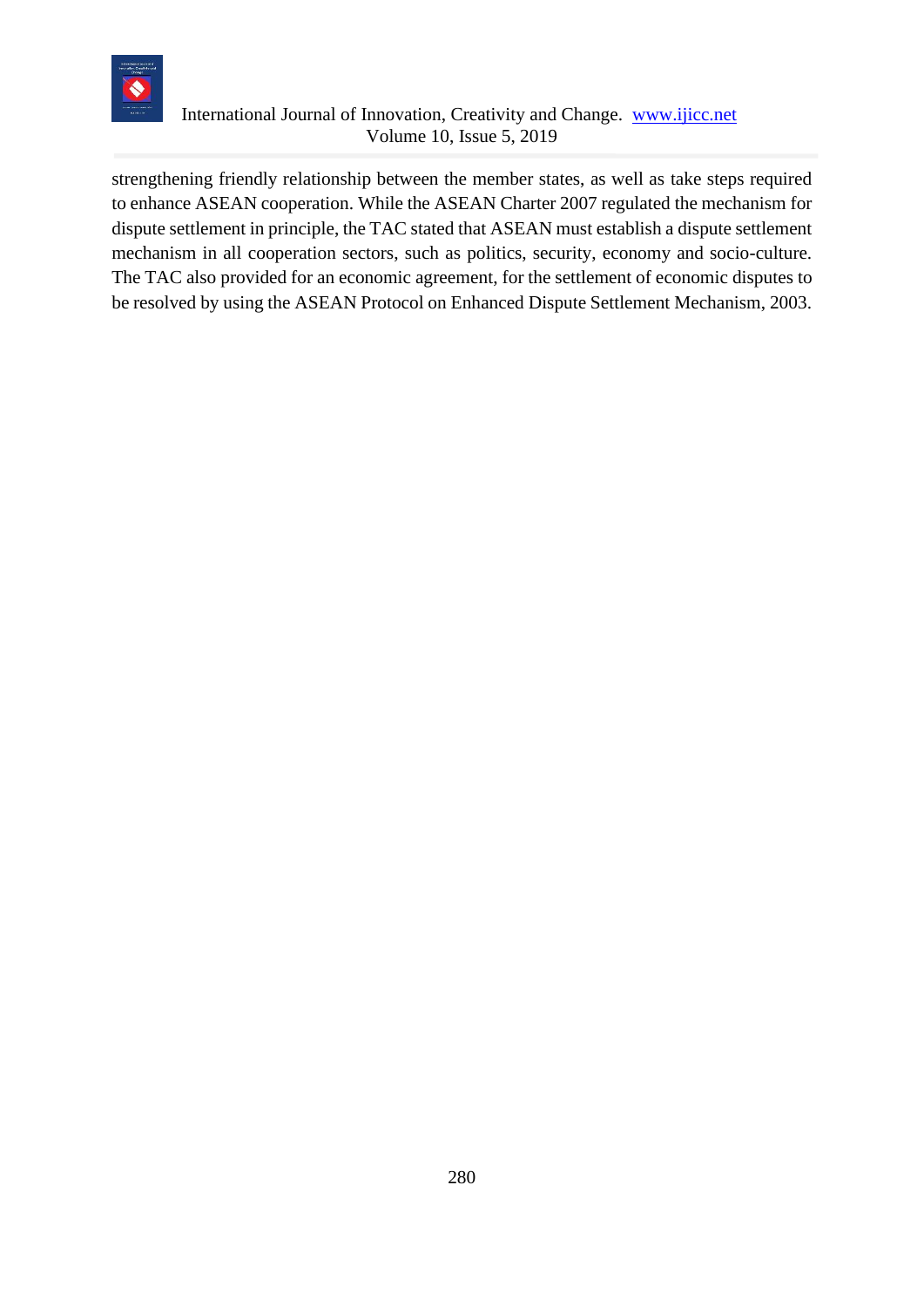

#### **REFERENCES**

- Abdul, K.J.(2019). Penyelesain Sengketa ASEAN berdasarkan Traety of Aminity. [https://kadirjailani.wordpress.com](https://kadirjailani.wordpress.com/) accessed on Agust 14, 2019.
- Ade, M. (2003). *rganisasiInternasionaldanIntegrasiEkonomi Regional dalamPerspektifHukumdanGlobalisasi,*Ghalia Indonesia, Jakarta
- Amiruddin dan Zainal, A. (2010). *PengantarMetodePenelitianHukum,*Grafindo, Jakarta.
- Beverly, M. C. (2001). *Trade and Developing World in the 21 th Century,* Transnational Publisher, New York
- Boer, M. (2003). *Hukum Internasional, Pengertian, Peranandan Fungsi Dalam Era Dinamika Global.* PT. Alumni, Bandung.
- Bucklin, W. (1975). Regional Economic Cooperation in Southeast Asia. Ann Arbor: University Microfilms International.
- Davidson, P. J. (1997). The Legal Framework for International Economic Relations. Singapore: Institute of Southeast Asian Studies.
- Davidson, P. J. (2002). ASEAN-The Evolving Legal Framework fo Economic Cooperation. Singapore: Times Academic Press.
- EdySuryono, (1984). *PraktekRatifikasiPerjanjianInternasional di Indonesia,*RemadjaKarya, Bandung
- Huala, A. (2004). *HukumPenyelesaianSengketaInternasional.* SinarGrafika, Jakarta, hlm.3.
- Huala, A. (2005). *HukumEkonomiInternasional, SuatuPengantar*, PT. RajaGrafindoPersada, Jakarta
- John, H. J. (1985). *International Economic Law*, dalam R. Bernhardt (ed), Encyclopedia of Public International Law, Instalment.
- Kausarian, H., Sri Sumantyo, J. T., Kuze, H., Aminuddin, J., & Waqar, M. M. (2017). Analysis of polarimetric decomposition, backscattering coefficient, and sample properties for identification and layer thickness estimation of silica sand distribution using L-band synthetic aperture radar. *Canadian Journal of Remote Sensing*, *43*(2), 95-108.
- Kausarian, H., Sumantyo, J. T. S., Kuze, H., Karya, D., & Panggabean, G. F. (2016). Silica Sand Identification using ALOS PALSAR Full Polarimetry on The Northern Coastline